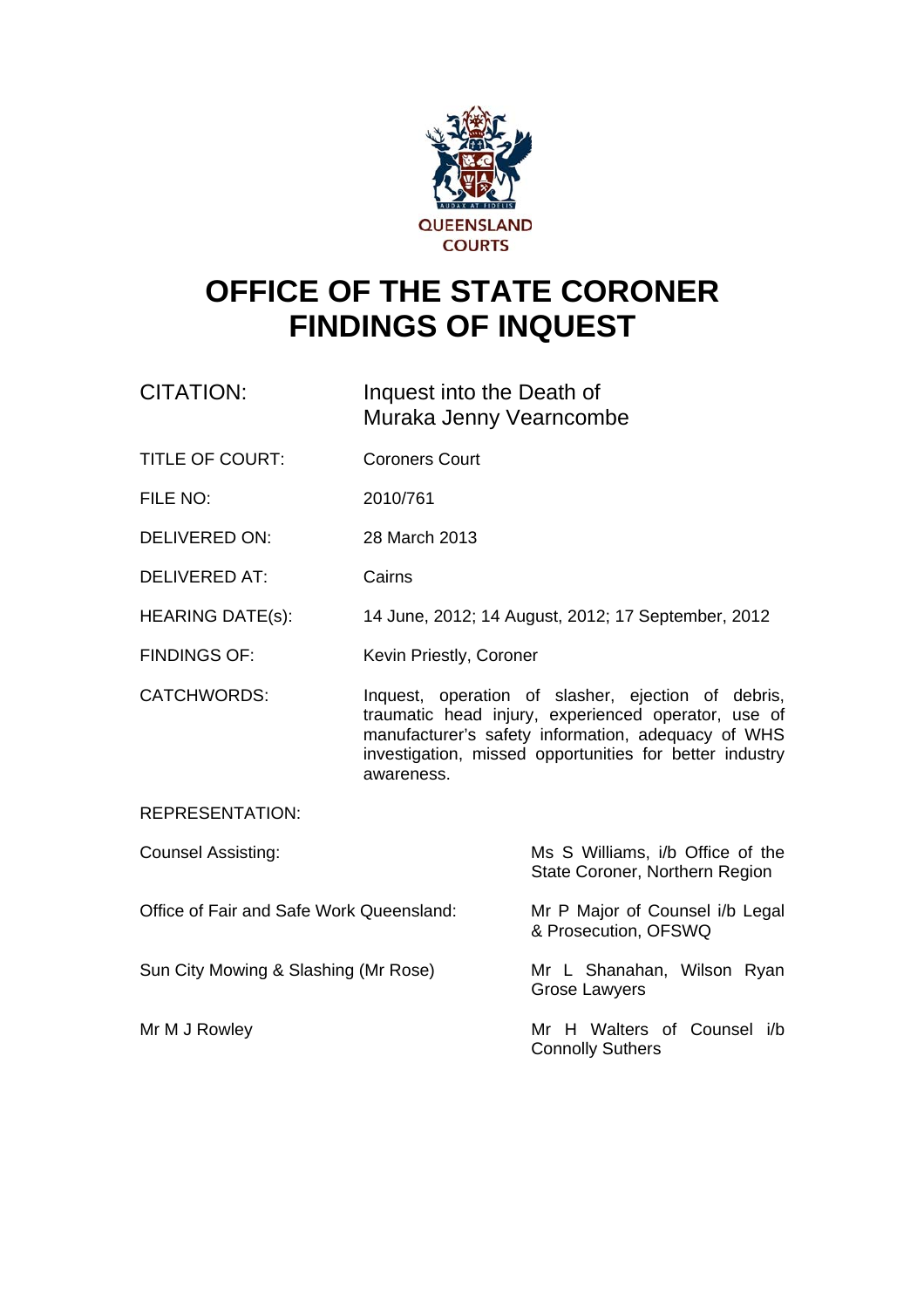## *Introduction*

It is important that the reader understand the statutory role of the Coroner as well as the powers and limitations that affect how the Coroner discharges that role.

A Coroner is required to make findings as to how a person died, when the person died, where the person died and what caused the person to die.

A Coroner is precluded from including in his findings any statement or comment that a person is or may be guilty of an offence or civilly liable for something (s.45(5) and s.46(3)).

A Coroner may, whenever appropriate, comment on anything connected with a death investigated at an inquest that relates to public health or safety and ways to prevent deaths from happening in similar circumstances in the future. My comments take the form of recommendations at the conclusion of the findings.

Ms Vearncombe was walking on a footpath in suburban Townsville when the slasher attached to a tractor operating on an overgrown but vacant block, struck a length of metal pipe. A section of that pipe struck her in the head, inflicting traumatic injury and killing her instantly.

The evidence gathered during the coronial investigation is sufficient to make findings about who, when, where and what caused this death. No issues arise about these matters that require any further investigation. But the issue of 'how' this incident occurred requires closer examination.

The purpose of this inquest was to explore more about how Ms Vearncombe died and what lessons might be learnt from this tragedy. This involves reviewing the investigation by Inspectors from Workplace Health and Safety and the contractor's management of safety, in particular, how the risk from projectiles was managed.

I approach this task by considering the evidence relating to each of these aspects and my analysis of the evidence is used to formulate the findings and recommendations.

### **The Narrative**

Maruka Jenny Vearncombe was 42 years of age and resided at 1/77 Eyre Street, North Ward.

At about 8:00 am on 3 March 2010 Mr Michael Rowley, an employee of Sun City Mowing & Slashing, was slashing a vacant block at 67 Eyre Street, using a tractor with a seven foot EHD series slasher attachment. Mr Stephen Rose, the proprietor of Sun City Mowing & Slashing, was the owner of the tractor. The allotment was overgrown with grass and weeds over a metre high. Witness Ms King does not recall any warning or caution signs in the area but recalled the tractor's flashing orange light was operating. The block was last slashed in late September 2009. Considerable growth had occurred over the wet season.

Ms Vearncombe was walking on the footpath outside 69 Eyre Street, the adjacent block to the north-west.

Mr Rowley drove towards the front of the lot and turned the tractor parallel to the road and the foot path, facing south-east. As the tractor turned, the rear opening of the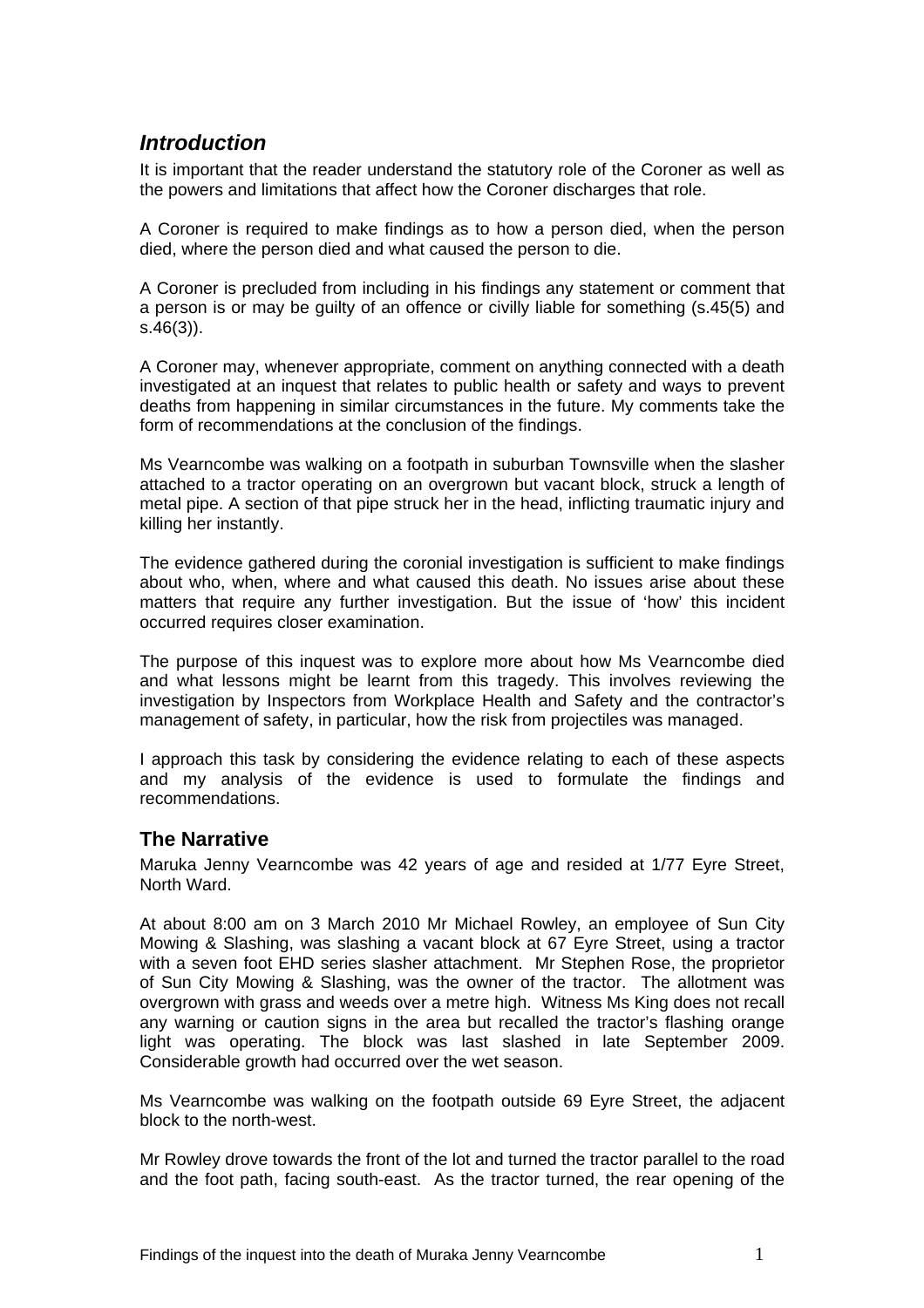slasher faced the direction of Ms Vearncombe. During the turn, the slasher blade made contact with a length of metal pipe and flung it with great force towards Ms Vearncombe, then only about 15m away. She was struck in the head and died instantly. The metal pipe came to rest about 20 metres beyond Mrs Vearncombe, having continued in the same direction after striking her.

Ms King, who was doing a u-turn at the time of the incident, saw Ms Vearncombe fall to the ground and called 000. Queensland Ambulance Service paramedics attended and found Ms Vearncombe was deceased.

Professor David Williams, Consultant Forensic Pathologist, conducted an autopsy and concluded that Ms Vearncombe died due to a head injury as a consequence of a slasher accident.

#### **The Police Investigation**

Queensland Police Forensic Crash Investigators conducted a scene investigation. Investigators noted that the incident occurred in a built up area. Although there was a park opposite the scene, the vacant block was surrounded by commercial premises and unit buildings. The map and photographs of the scene (see Appendix) accurately depict the nature of the surrounding area. The presence of pedestrians on the footpath at that time of day was normal.

The weather was fine and clear. It had rained in the days before and this caused the slasher operator some concern about moisture in the ground over which he was driving.

A later mechanical inspection of the tractor and slasher revealed there were no mechanical defects which might have contributed to the incident. While inspecting the slasher at the scene, the investigating Forensic Crash Unit officer found a couple of the chains at the rear discharge area 'knotted' together creating a gap in the curtain of hanging chains. It was his opinion that this feature was more likely the area where the piece of metal pipe was discharged.

Police officers re-attended the scene two days later and found a metal pipe lying on the grass. It was not found at the time of the initial scene investigation. This pipe ran parallel with the front of the vacant block and then disappeared under the surface into the ground. It was rusted and housed electrical wiring, possibly for a dwelling originally on the block. The pipe was bent back on itself and identical to that which struck Ms Vearncombe. Police officers saw an indentation on the surface of the ground running at a 45 degree angle to the pipe. The investigator laid the bent pipe along this indentation. It was a perfect match. The officer concluded that the indentation showed the position of the pipe prior to the slasher running over it.

Police investigators found no suspicious circumstances surrounding the death. However, the investigation report concluded expressing concern about the use of slashers in an urban setting.

#### **The Workplace Health and Safety Investigation**

Inspectors from Workplace Health and Safety Qld (WHSQ) within the Office of Fair and Safe Work Queensland were primarily responsible for the investigation of this incident from work and public safety perspectives. The investigating Inspector and the acting Regional Investigations Manager prepared an internal report to the Legal and Prosecutions Unit which concluded: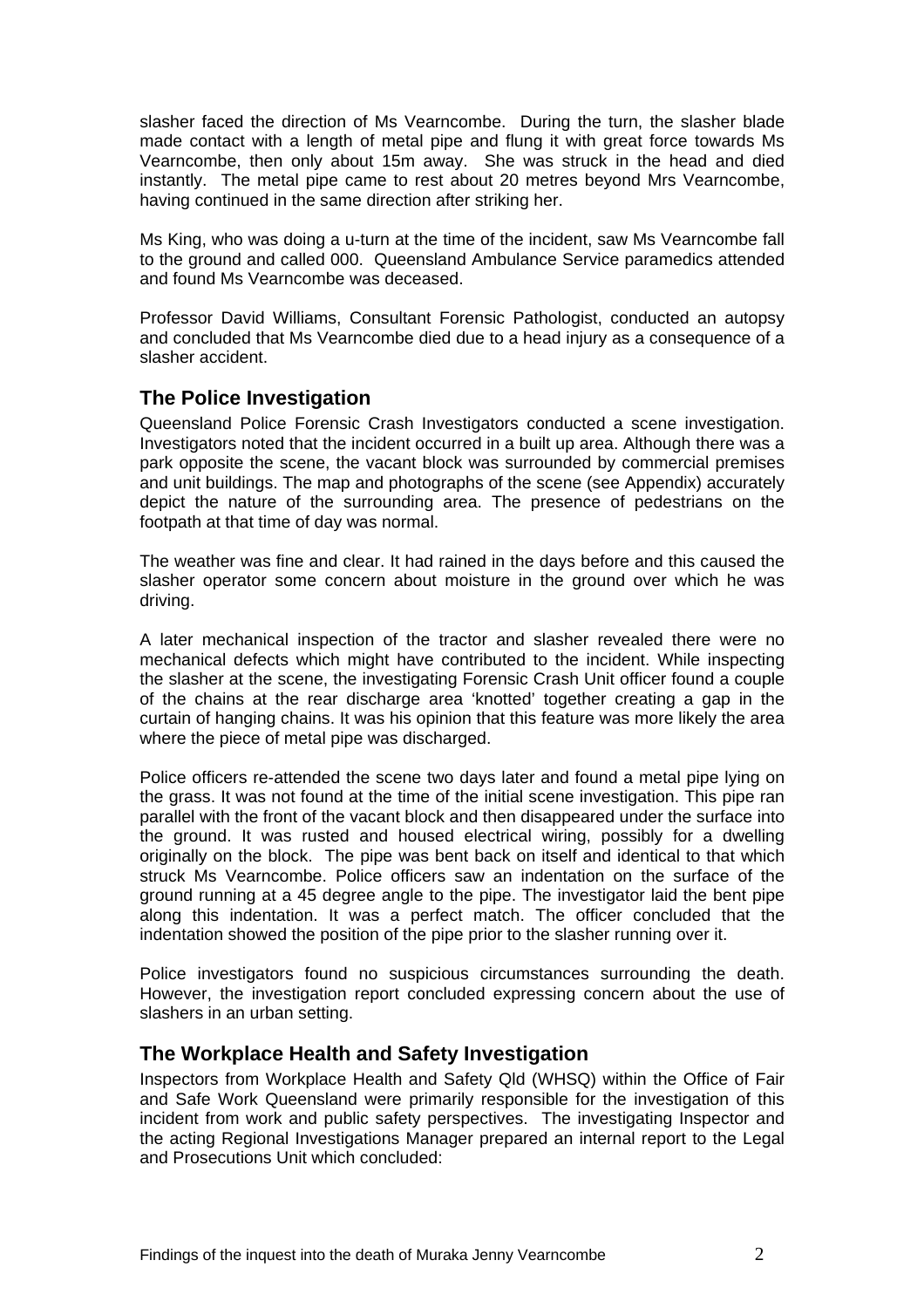- 1. The items of plant being utilised to mow the grass were in good condition and suitable for the task undertaken.
- 2. In the absences of any signage it was identified that the tractor had a 'flashing light' in operation to indicate the presence of mobile plant in operation.
- 3. There appears to be no legislative guidance for operators when mowing or clearing blocks of land within a populated area and it is believed that the obligation holder was at the time of the incident exercising proper diligence. This was achieved by ensuring the plant was in good condition and suitable for the task.
- 4. Further it is believed that due to the height of the grass and low vegetation, it would have been difficult to identify all material that may become a projectile if hit by the slasher. Stephen Rose has also stated to the investigator that he had told the tractor operator to do a walk-through the block but it can not be substantiated if this had occurred as the operator declined to give a statement.

At the conclusion of the investigation, it was recommended that WHSQ investigate the possibility of legislative guidelines developed in conjunction with industry stakeholders to improve safety requirements.

During the course of this coronial investigation I became concerned about aspects of the approach to the WHSQ investigation and obtained a copy of the investigation file to review. The approach, direction and progress of the investigation is best reflected in the investigation plans that were developed and implemented. In the early stages of the investigation, the investigating Inspector developed the following action plan (29/4/10 – about two months post accident):

- 1. Both the obligation holders identified have sought legal advice. Try to obtain a statement from the tractor operator (may have to provide a caution pending the information received);
- 2. Any breach relates to an assessment of the vacant block for foreign objects prior to the slashing commencing. Factors to consider here include the work being undertaken in a built up area with respect to pedestrians and the adequacy of the guarding on the slasher;
- 3. QPS have seized the pipe for scientific testing. Need to obtain a copy of the results;
- 4. QPS are treating this as a traffic incident and may intend to pursue charges against the tractor operator. Need to keep abreast of what action (if any) QPS intend to pursue;
- 5. Need to obtain the maintenance records for the tractor and slasher;
- 6. Follow up the operator's licence to operate the tractor;
- 7. Need to determine what the foreign object is.

This plan does not reflect an analysis of the known circumstances so as to identify what was the hazard, what was the magnitude of the risk of harm, what control measures were in place to mitigate that risk and what other control measures were available which, if implemented, might have further mitigated the risk. In other words, an application of the basic risk management process does not appear to have informed and guided investigators about what should be investigated.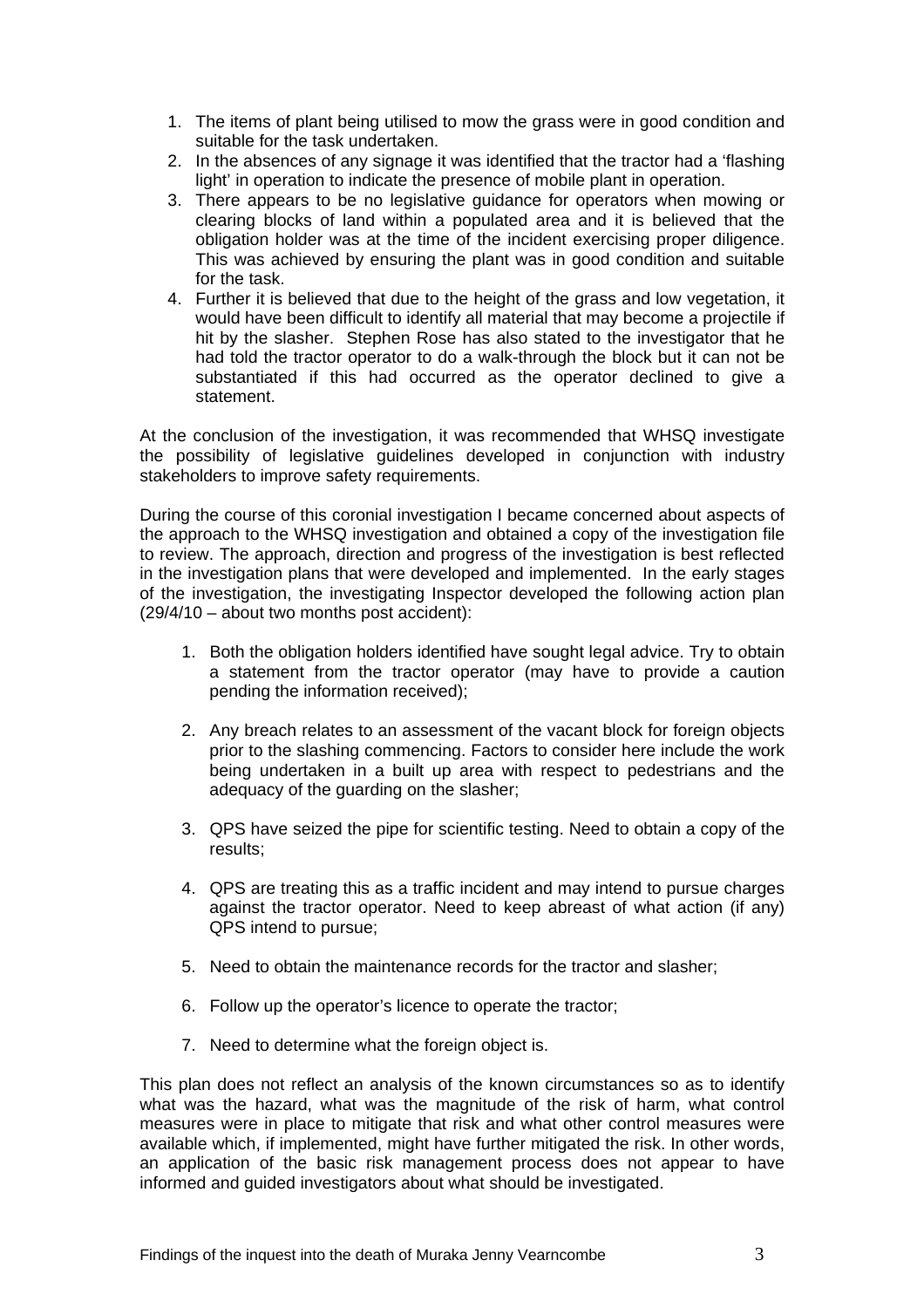There was a later review of progress on the investigation during which a further plan of action was developed:

- "1. As per previous recommendation, need to follow up a statement from the operator through his legal rep;
- 2. The QPS have confirmed the source of the pipe that struck the deceased. Obtain results;
- 3. QPS have suggested that the tractor operator will not be charged with a criminal offence. WHSQ will continue with a view to a possible breach;
- 4. Stephen Rose will need to be cautioned if he agrees to attend WHSQ and provide a statement;
- 5. Follow up maintenance records;
- 6. Follow up licence to operate the tractor;
- 7. Follow up Telstra Technician statement to identify the foreign object (pipe);
- 8. Need to enquire with Local Council to find out about exclusion zones when slashing in built up areas as the deceased was approximately 15 metres away at the time of the incident."

As reported earlier, the tractor and slasher were found in good serviceable condition. Notwithstanding this fact, WHSQ went to considerable effort to obtain copies of documents relating to its purchase and servicing.

Mr Rowley did not participate in a record of interview with police or WHSQ as was his right. However, he did attend and give evidence at the inquest. I also note he suffered post traumatic stress as a consequence of this incident and it took some time for him to recover sufficiently to give instructions to his solicitors.

As to the last point in the action plan about exclusion zones, WHSQ only considered this aspect from the perspective of possible Council imposed requirements and not from an operator initiated, risk management perspective.

In the WHSQ investigation report under the heading 'Failures', the following were identified as 'hazards requiring management':

- "Mowing and or slashing of land within a populated area"; and
- "Systems of work when conducting this type of activity".

The investigation report then identified the risk from the 'hazards' as death to workers or others at the workplace.

I find the manner in which the Inspector expressed his analysis as confusing. He introduced the concept of 'hazards' requiring management and then identified an activity, not the hazards specific to that activity. He then raises the subject of 'systems of work', an altogether different concept from hazards and failures. Without identifying the specific hazard and possible control measures; how does an investigator develop an investigation plan aimed at exploring whether a hazard was managed appropriately? The first source of information about aspects of plant safety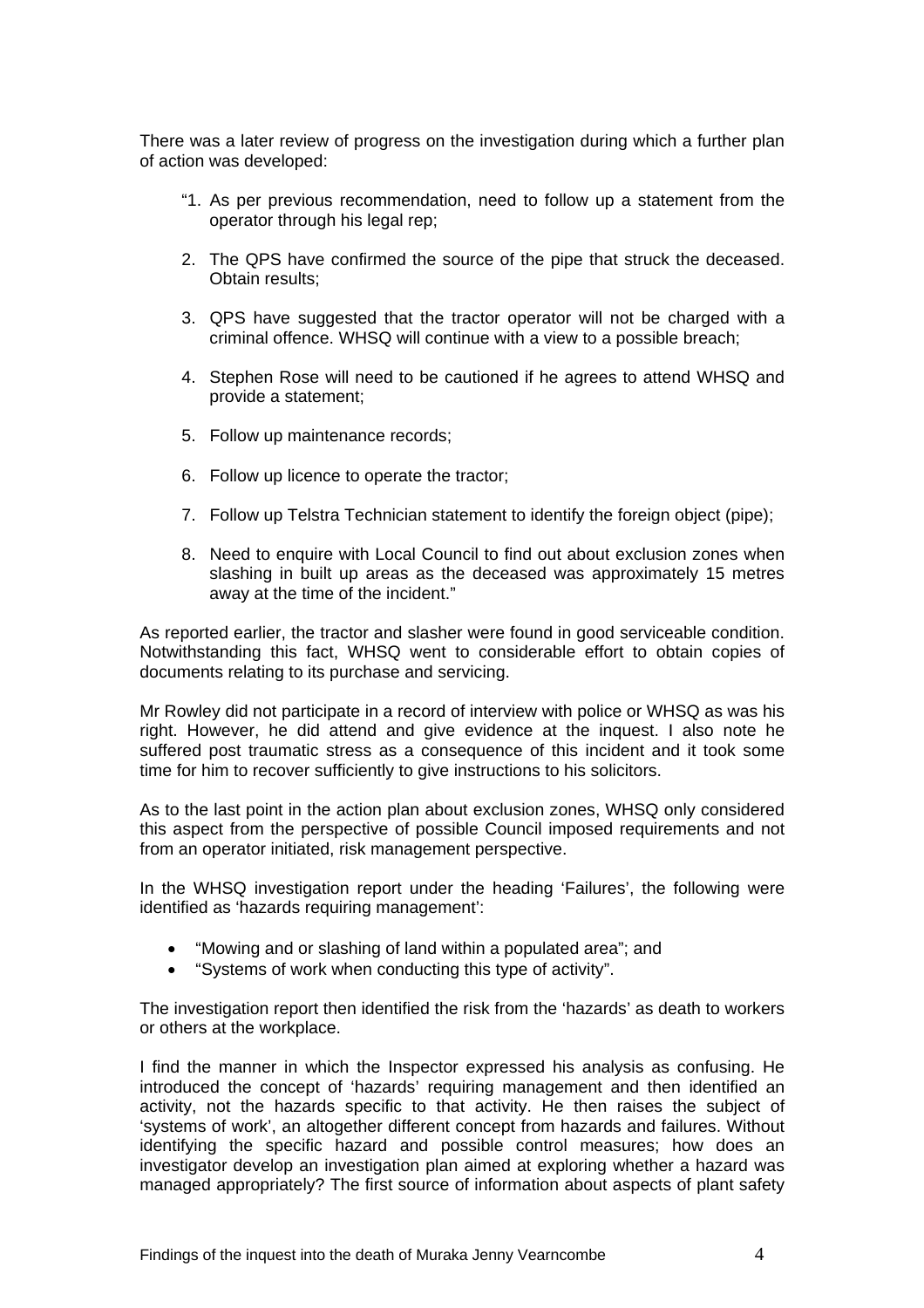is usually the manufacturers or operators manual. However, no reference is made in the report to efforts to obtain manufacturer's manuals. I will later address this topic in more detail.

By file note dated 11 March 2011, Mr Dean Coggins, Regional Investigations Manager – North Queensland, who was on long service leave and returned to review the file in preparation for release to me, was critical about aspects of the investigation. He identified three areas of focus that should have been comprehensively covered, namely:

- The use of exclusion zones;
- The suitability of the type of slasher used; and
- The risk management steps taken to ensure public health safety.

Mr Coggins reported that the incident happened in a built up area and there were no signs in place or alternative routes for pedestrians whilst slashing was underway. In his opinion, the employer should have initiated a reasonable exclusion zone to mitigate the risk of a person being struck by a projectile.

Mr Coggins also raised concerns about the suitability of the type of slasher used, suggesting that the use of a mulcher instead of a slasher should have been considered in this urban setting.

Finally, Mr Coggins wrote about risk management in these terms:

It is evident that the block being slashed contained grass/weeds to a height of approx 4  $\frac{1}{2}$  feet. In a built up area with the potential for a higher number of foreign objects to be present, this places more emphasis on the need for a risk management approach to identify potential projectiles and take the necessary steps to decide how the grass will be cut (i.e. in stages) and/or in conjunction with the 2 prementioned considerations.

In February 2011 NSW WorkCover, in conjunction with other state authorities including WHSQ, published a guide on health and safety standards relating to the operation of slashers. Although not published at the time of this incident or the WHS investigation, it does reflect the existing safe practices and procedures within that industry.

One hazard addressed in the publication is projectiles. In addition to design and manufacturing considerations to deflect projectiles, the publication notes that:

"Additional safety controls may be required when operating in the vicinity of people or traffic – e.g. alongside highways, roads or other public areas."

The safety signage recommended in the publication includes warnings on slashers to encourage operators to ensure all onlookers are well clear of the work area and objects that may be thrown by blades.

The singularly most important recommendation in this publication is to follow the manufacturer's recommendations.

What did the manufacturer's manual say about projectiles?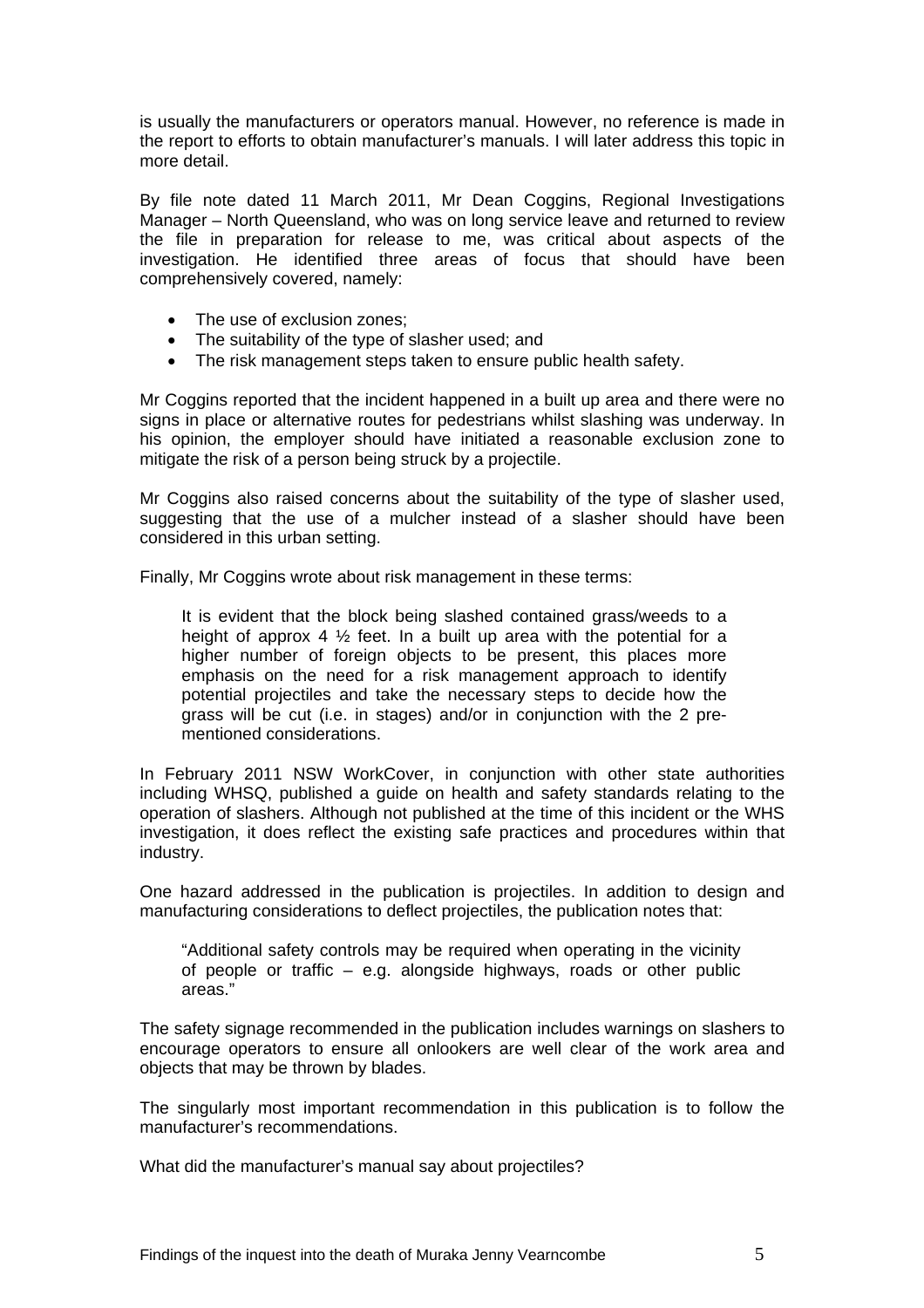The Howard Safety Instructions (version 6/06 – representing June 2006) issued with this slasher contained information which I summarise as follows:

- Slashers are capable of ejecting debris at over 300kph;
- Debris can readily travel up to 200m if guarding is insufficient for the application or has been removed;
- The requirements for guarding must be appropriate for the situation in which the unit is to be used;
- Do not allow people to stand directly behind slashers;
- Check the area for debris that may be picked up and thrown by the implement, causing injury or damage. Be alert to hidden obstructions.

In another section titled Machine Suitability to Application, the publication states, "Before beginning work assess the affect of the machine on the safety of the operator and any potential bystanders".

The Howard EHD Rotaslasher Operating Instructions (4/2008) contain a warning that the Rotaslasher was designed in its base configuration as suitable for agricultural operation only. Other personnel, bystanders and road traffic are never expected to come within 100m while operating. It further states that operation of that machine in built up areas or anywhere in the presence of bystanders or road traffic will require additional guarding and adequate risk minimisation measures. The publication then provides a number of ways to minimise risks including:

- Remove debris from area to be worked;
- Set high cut heights to avoid debris:
- Work when passing traffic and people are not around;
- Block access to bystanders and passing traffic;
- Stop forward travel when passing vehicles come within 100m.

A risk assessment in the publication takes the form of a table with three columns. The first is headed 'Identified Hazard', the next 'Existing Safety/ Hazard Control Features', and the last 'Notes'.

Under 'Hazard' appears "Ejection of Debris causing injury to personnel or damage to property". Chain guards are then mentioned as a control measure. However, in the Notes column appears the following:

"Can not 100% prevent ejected debris!!! Bystanders must be kept clear while operating. See also 'Methods of minimizing the risks in relation to high speed ejected debris' under 1. Safety".

Safety signage on this slasher reinforces the same message.

Clearly, although the slasher used in this instance had a chain guard fitted to the discharge area, its use in a built up area with the possibility of persons and vehicles in the general vicinity warranted further control measures as the manufacturer recommends.

Inspector Dare from WHSQ, who gave evidence at the inquest, was asked about the need to obtain copies of service records and responded that aspects of maintenance required checking. However, he conceded that his inspection at the scene failed to suggest any issue about maintenance. The photographs of the slasher and tractor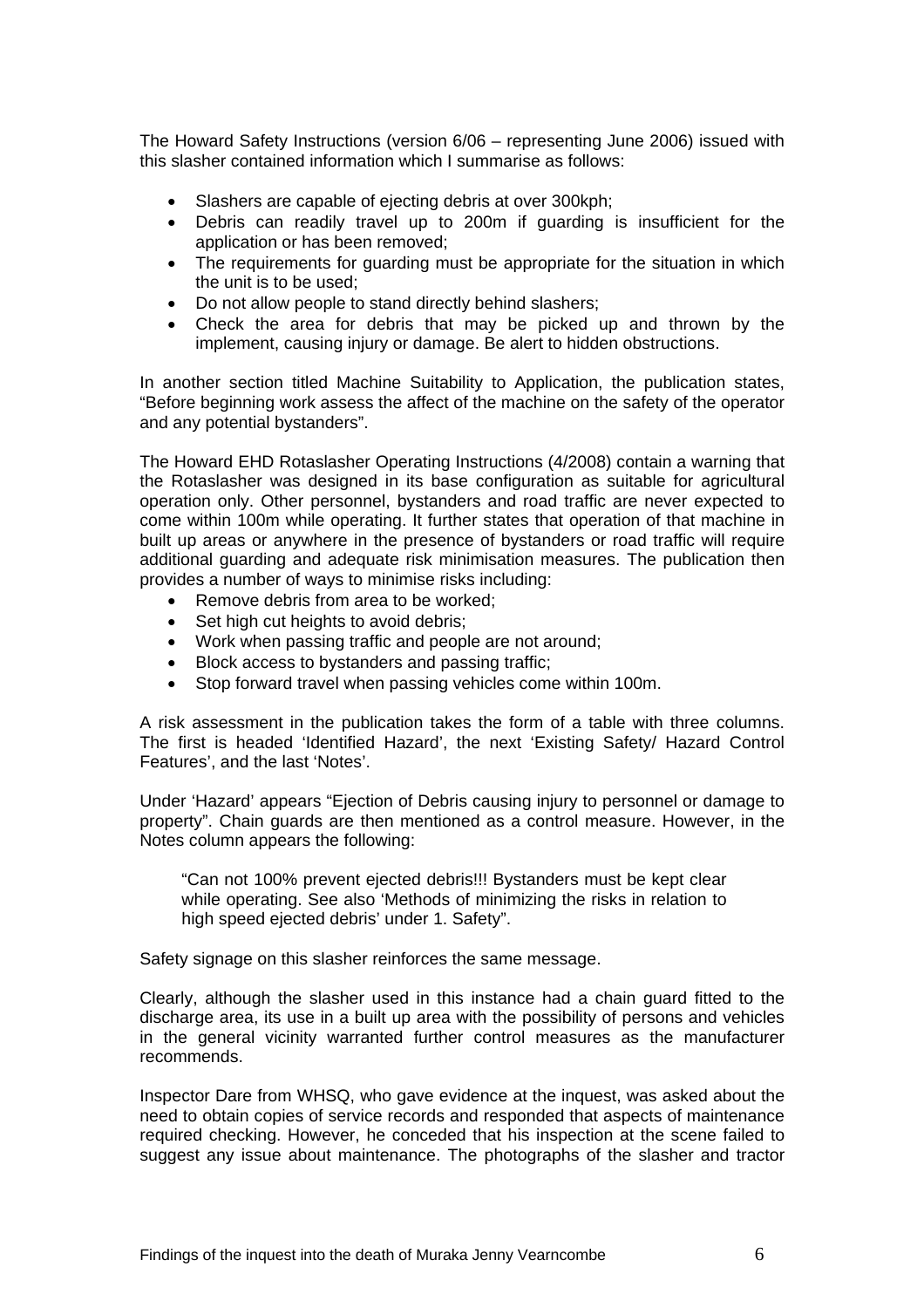show both were relatively new and in excellent condition. It appeared this line of investigation was pursued more as a matter of routine rather than need.

Inspector Dare also explained his reason for not pursuing the use of an exclusion zone, stating:

"I formed the opinion that there wouldn't be any exclusion zones that would be required by the council for that area".

While Council may not have prescribed such a requirement, his response did not address the need for an exclusion zone as an operator initiated control measure to reduce the risk of harm associated with projectiles.

Inspector Dare was asked a series of questions about hazard identification and risk controls culminating in this exchange:

During your investigation did you consider what mechanism Sun City Slashing and Mowing might have put in place to minimise the risk of debris being thrown out from under the slasher?-- I couldn't think of any measures that they could have put in place.<sup>[1](#page-7-0)</sup>

A couple of the possible minimisation measures referred to in the Operations Manual for the slasher were then put to Inspector Dare (without disclosing the source). It was evident he did not know about them. For example:

What about the option of setting a high cut height; slashing at a higher cut and then doing a walk-through looking for debris before dropping it down in height?-- I'm not sure if a slasher is adjustable in height.

If Inspector Dare had obtained a copy of the manual for the slasher, he would have been better informed about the relevant hazards and possible control measures. The information might have better guided the nature and direction of his investigation.

Inspector Dare told the court that although he assumed Ms Vearncombe was struck with piping ejected from the slasher, he did not initially walk through the whole block and only later on returning to the scene, walked part of the block observing debris.

The following exchange took place with Inspector Dare:

And I take it at some point your investigation then moved to what were the control measures used by the contractor to minimise the risk?-- Well, the only thing-----

No, no, the question was, I take it that during the investigation, you would have then turned your mind to what control measures the contractor was using to mitigate the risks associated with ejecting debris?-- From what I was informed, yes. The - that the owner of the business had informed the operator to do a walk-through prior to slashing.

Mmm?-- Now, a walk-through of that block that had been overgrown, there's a possibility of debris could be missed.

 $\overline{a}$ 

<span id="page-7-0"></span><sup>&</sup>lt;sup>1</sup> See Transcript page 46, lines 17-23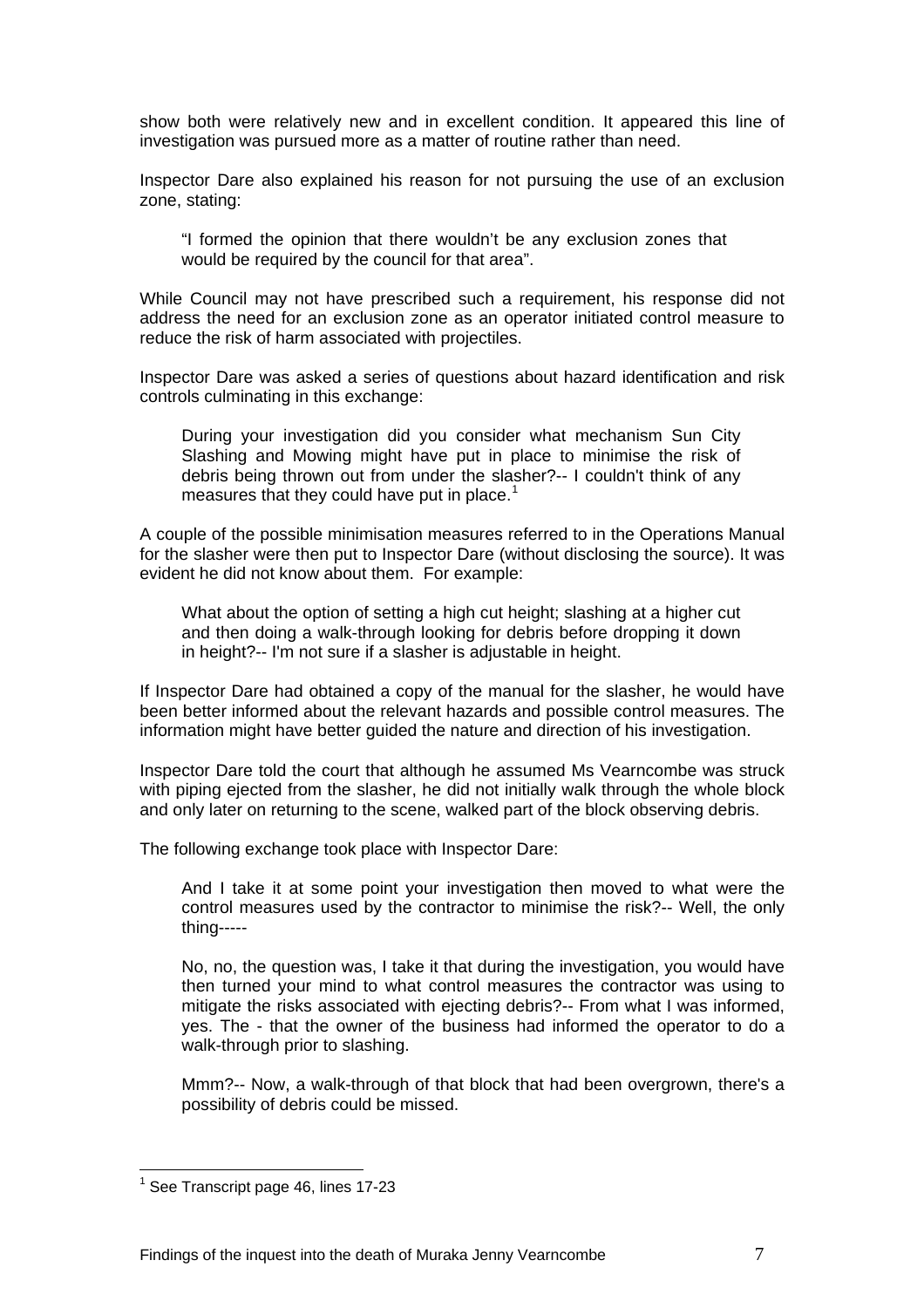But did you turn your mind to or research what were the control measures that should have been in place?-- No.

Why is that?-- 'Cause at the time, I didn't think of it, to - to research it if there were some other control measures that could have been in place.<sup>[2](#page-8-0)</sup>

Inspector Dare told the court that he did discuss the matter with other inspectors, including Inspector Warren, who he thought had more experience with slashers. Finally, Inspector Dare told the court that he did not ask for and had not seen the Operations Manual for the slasher during the investigation. He had not seen it prior appearing at the inquest.

Inspector Warren gave evidence at the inquest. He also agreed that no effort was made to obtain the operations manual for the slasher. However, he reported he was not conducting the investigation and did not consider the need to obtain it or that it might contain information relevant to safety. However, as Acting Regional Investigations Manager, Inspector Warren was the person ultimately responsible for oversight of the investigation as well as the quality of the report to Legal and Prosecutions within WHSQ. When questioned about the content of the slasher manual including the suggestion of a100m 'no go' zone, he conceded he hadn't read the manual. Inspector Warren conceded that without knowledge of the hazards and control measures identified in the manual, an investigator was not in a position to check whether or not the operator was appropriately managing safety.  $3$ 

Inspector Warren was taken to his report and that part of his conclusion in which he reported that the operator had exercised proper diligence. He said this conclusion was based on the evidence that a yellow flashing light was activated on the tractor and the operator had conducted a walk through prior to starting slashing operations. I note that it appeared the operator had walked through the block, more for the purpose of checking moisture.

Mr Coggins, Regional Investigations Manager, gave evidence at the inquest. As to the use normally made of manuals and the like, the following exchange took place:

Both Mr Dare and Mr Warren did not obtain the slasher operating manuals or instructions. That material was provided to the Coroner's Office once the decision to hold an inquest was made. Did you obtain those manuals yourself upon review of the investigation file?-- Yes. I - I considered that manufacturer's instructions or operating manuals are a very basic and fundamental piece of evidence that you would obtain as part of any investigation. I requested one of my other investigators to source those manuals as well as the information from Townsville City Council with respect to their risk management program.

When asked whether there was a missed opportunity for WHSQ to issue a safety alert based on lessons that should have been learnt from this incident, Mr Coggins responded:

I think so. I think the fact that even described here today, the remoteness of a foreign object being ejected from, you know, a piece of plant that was deemed to be quite well guarded, demonstrates that we don't know whether, if they had taken any of those other control measures, whether it

 $\overline{a}$ 

<span id="page-8-0"></span><sup>&</sup>lt;sup>2</sup> See Transcript p.48

<span id="page-8-1"></span> $^3$  See T p.59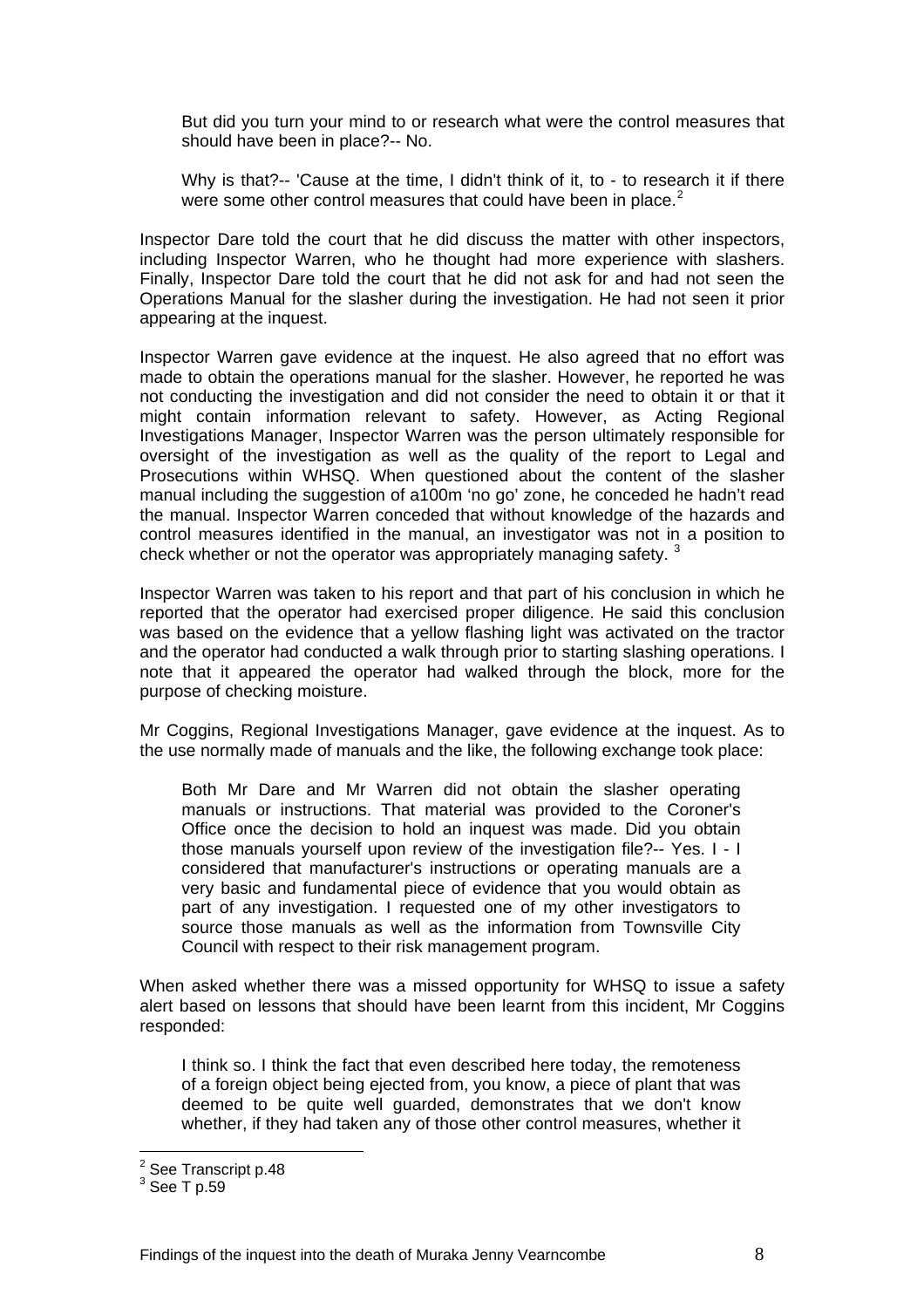had - it would have prevented or even minimised the risk of that same incident happening. But, certainly, a safety alert would bring it to the attention of, particularly, local councils that there is the potential for these things to happen in urban areas.

The quality of the investigation report passed through the Legal and Prosecution section as well as the Workplace Investigations Governance Group within WHSQ without any adverse comment or follow up action. It was only Mr Coggins who, on review of the investigation file, wrote what might be described as a dissenting view.

In conclusion, the Inspectors from Workplace Health and Safety did not access the manufacturer's manual. Their investigation report demonstrates that they also did not fully appreciate the magnitude of the risk associated with projectiles and the array of control measures available to mitigate that risk. Their investigation report also demonstrates an incomplete understanding and application of the basic risk management process to the circumstances of this incident.

The failure of the Inspectors, as well as the broader WHS organisation, to detect their omission was a missed opportunity to learn and disseminate lessons to industry groups (like local authorities) involved in slashing operations. What might appear to be a freak accident may well be a preventable incident by application of current manufacturer's safety information in a risk management framework.

#### **Operators Approach to Safety Risk Management**

How did the contractor approach the management of safety in the circumstances surrounding this incident?

Mr Rose, the proprietor of Sun City Mowing and Slashing, was an experienced slasher operator. He gave evidence at the inquest outlining his experience in maintaining this vacant block of land. The owner engaged Mr Rose in early 2009. He personally slashed the block on the first occasion, Mr Rowley on the second and three employees using whipper snippers worked on the block in September 2009. That was the last occasion that it was Sun City worked on the block.

Mr Rose said Mr Rowley started work for him in early 2008 and came from a rural background with many years experience with farm machinery including slashers.

On the morning of this incident, Mr Rose said he instructed Mr Rowley to give the block a check and remove any hazards. He said that in his experience, people tend to use a vacant block as a dumping ground so it was his expectation that operators check the block first. When asked what he thought was the danger area around a slasher, Mr Rose said that prior to this incident, he thought about15 -20 metres. However, now he would say more like 60m. It was apparent from his questioning that workers were not given any directions about safe working distances. Mr Rose responded to most questions about how he would manage particular scenarios as if he was a worker rather than what directions or guidance he gave workers about how he expected them to safely perform work. He appeared to expect his workers to perform task in a like manner to his way by virtue of their experience. Along a similar line of reasoning, Mr Rose said he would expect workers to be aware of the potential for damage vehicles although he didn't expect them to stop the slasher unless the vehicle was parked nearby. Interestingly, he said as an operator you would try and keep the slasher deck discharge area facing away from traffic.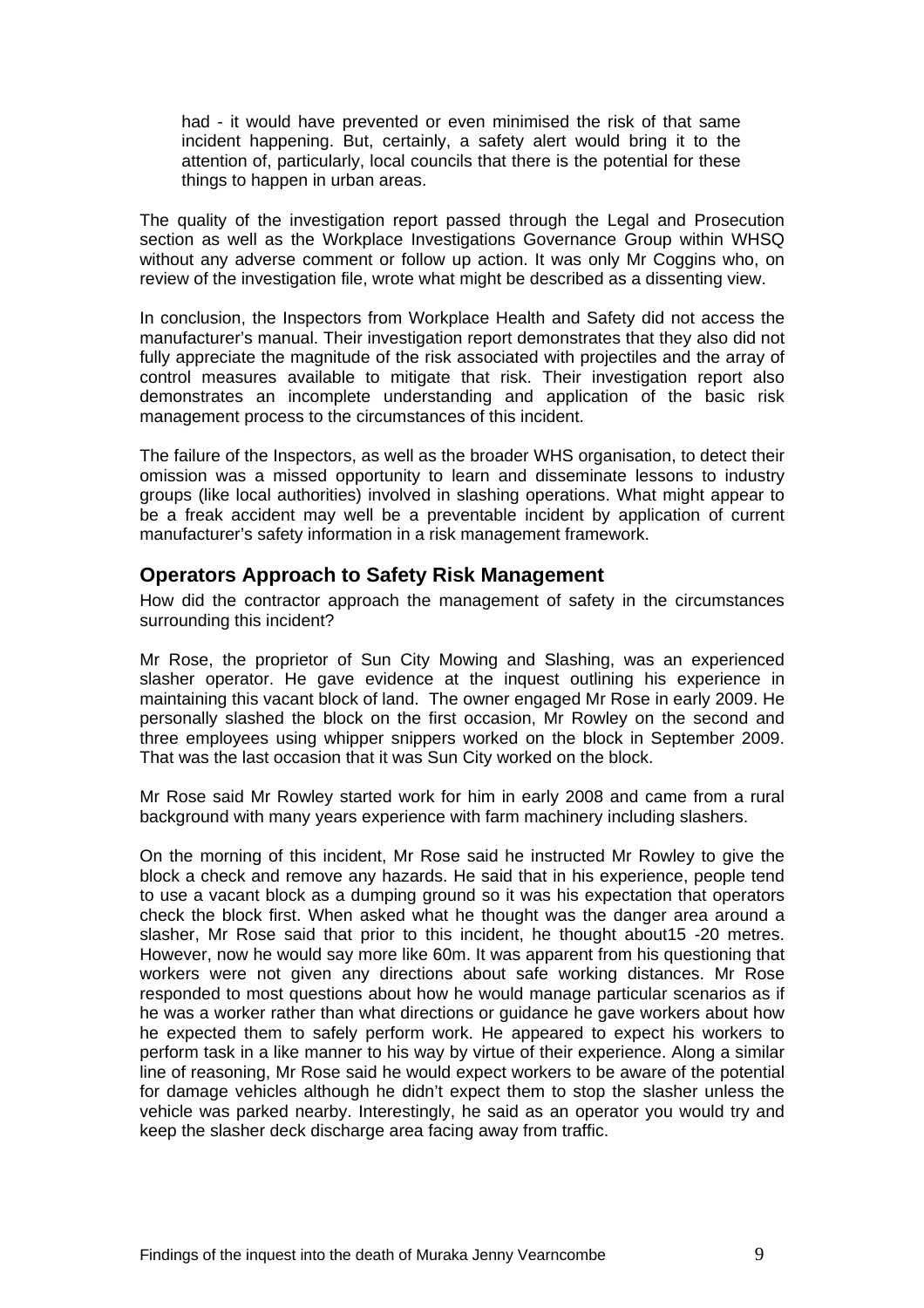Mr Rose was asked about the use of a higher cut where there was a risk of debris. He didn't like that idea. He was concerned about the increased danger of projectiles by reason of the limited shielding offered by the guard. However, on further explanation of the concept, he acknowledged the better opportunity for an operator to avoid debris and a better line of sight through cut grass to the ground and potential debris.

 Mr Rose also told the court that there was an operator's manual with the slasher when it was purchased with the tractor in July 2008 and it would have been available to Mr Rowley. However, he did not go through it with Mr Rowley. When it was suggested that his slasher was intended for agricultural use, Mr Rose disagreed. He said it could be used in an urban area and there was no difference between the urban and rural setting. Mr Rose was shown the EHD slasher manual and agreed that it was similar to the one he got with the slasher. He was taken to the highlighted sections already referred to in evidence with earlier witnesses and acknowledged that the manual says the slasher was intended for agricultural operation and required extra precautions for operation in non-agricultural settings. When shown photographs of the pipe found on the block, Mr Rose offered the opinion that the tractor may have driven over one end of the pipe, raising the other end which came into contact with the passing slasher cutting bar.

With the benefit of hindsight, Mr Rose told the court a better way of slashing this block might have been to keep the rear of the slasher directed to the back of the block, to drive the tractor to the front of the block until there was a clear line of sight of vehicles and pedestrians. If all clear, the operator could turn to return to the rear. Alternatively, the operator could reverse to the rear of the block with or without the slasher engaged. Another possibility was to disengage the slasher and turn around to return to the rear before engaging the slasher and cutting while approaching the front of the block. Although there were advantages and disadvantages to each possibility, from a safety perspective the discharge side of the slasher was kept facing rearwards where there was a block wall.

Mr Rowley gave evidence at the inquest, in addition to a statement he provided. Mr Rowley was asked about his experience with debris ejected from a slasher. He responded to the effect that such things happened 'all the time' but that he had never seen anything go like what happened this day. He said:

"If you mean that, do you hit stuff when you're slashing that you don't see, that - that happens all the time.

And does it remain in place?-- Generally, yes. I've never seen anything go like what that - that metal did. You do get occasional things that do get through, but the main comment I'd make is that most things stay flat. They tend to, if they hit the chains or whatever, they just stay down, they don't sort of reach any higher."

Later, when asked about proximity of people or vehicles before he would have safety concerns, Mr Rowley responded:

"---If I had known anybody was walking across the front of the block and I was towards the front of the block, say 30 - 20 or 30 metres from the front of the block, I would stop. I just wouldn't move till that person walked out of the vicinity. If somebody had parked a car in front of that block, I would probably be - stop and ask them if they could move it just for a while so I could get finished. That's not always possible on a lot of blocks we do around the place because there's parked cars there and we just have no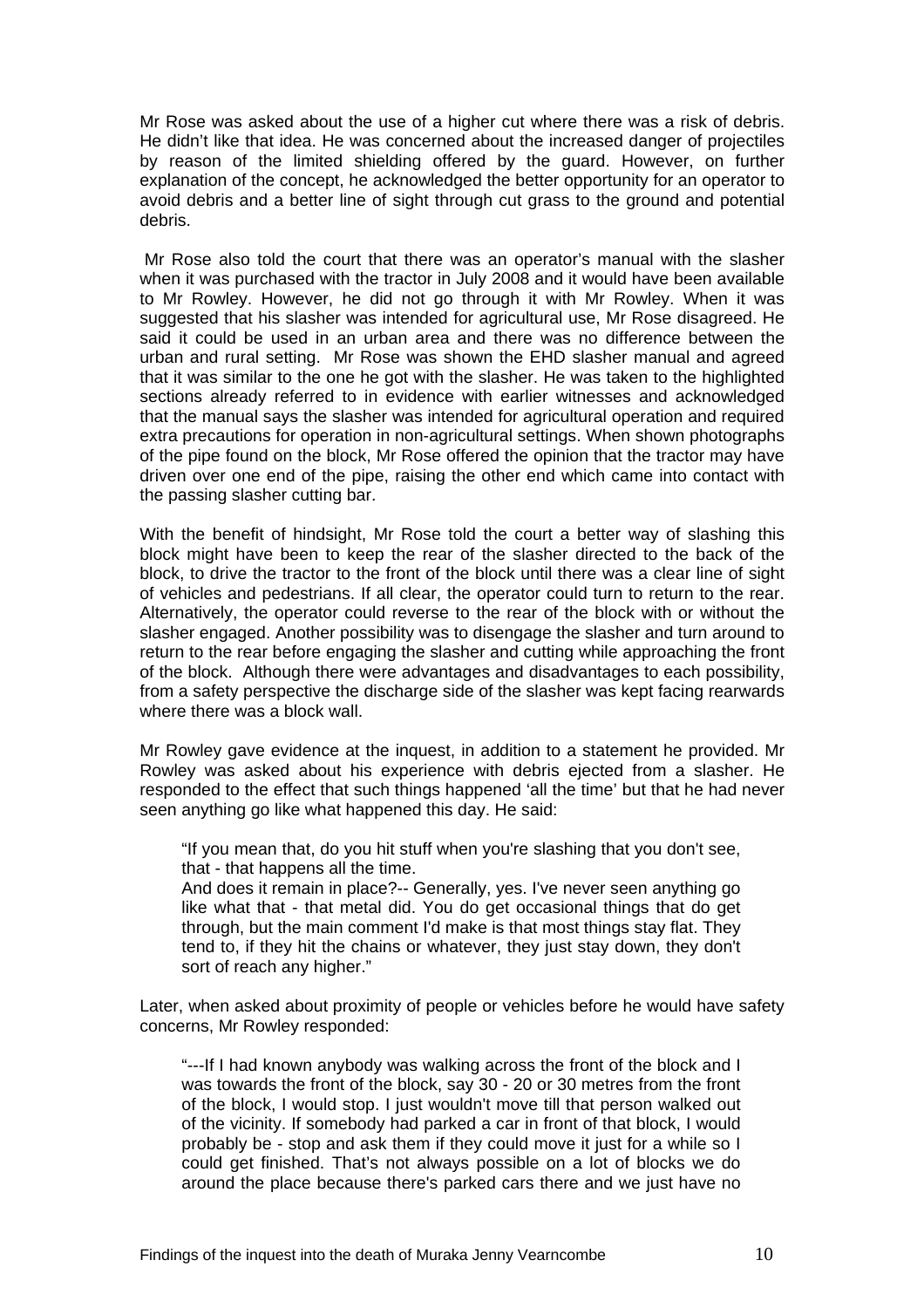choice. That - yeah, at that block I think certainly if anybody I saw was walking across in front, I would stop."

Mr Rowley was taken to parts of the slasher manual and accepted he was unaware of the suggested safe working distance away from persons and vehicles of 100m. He previously considered a distance of 15 to 20 m was appropriate.

Mr Rowley told the court he walked the perimeter of the block to ascertain whether it was too wet to slash. I gained the impression that Mr Rowley normally paid considerable attention to the presence of debris while slashing, taking advantage of his height during each run, peering over and through the grass adjoining the tractor and 'feeling' his way with the wheels of the tractor, sensitive to any change in the terrain.

Mr Rowley was unable to recall the sequence of runs or path over the block, whether he cut the perimeter and then worked his way inwards or cut through the centre of the block. He did recall concern about getting bogged due to excessive moisture in the ground.

At the time of the incident, Mr Rowley had driven to the front of the block and turned to his left thereby facing the discharging rear in the direction of the approaching Ms Vearncombe. He was unaware of her presence as she was on his right hand side and concealed by the building line. Also, he was probably more focussed to his left, the direction of intended travel.

In conclusion, I note that during the slashing operation Mr Rowley was mindful of the prospect of the blades contacting debris. He carefully worked his way through the block, using his height to look for debris in his path and adjacent to him (the next area to be cut). Although Mr Rowley and Mr Rose (his employer), were experienced slasher operators; their knowledge about management of the risk of projectiles was not informed by reference to the manufacturer's manual that came with the slasher. They did not fully appreciate the magnitude of the risk associated with projectiles and the array of control measures available to mitigate that risk. These matters are fully addressed in the manufacturer's manual.

The failure to access and use this information was a missed opportunity on the part of Mr Rose to improve his safety procedures and reduce the risk of debris ejected from the slasher, including on this occasion. It was Mr Rose's responsibility as employer to ensure that employee's were trained on new procedures and complied with them.

#### *Finding required by s.45 of Coroners Act*  Who died: Muraka Jenny Vearncombe

| vvno gleg.                | <b>Muraka Jenny Veamcompe</b>                                                                      |
|---------------------------|----------------------------------------------------------------------------------------------------|
| When she died:            | Ms Vearncombe died on 3 March 2011                                                                 |
| Where she died:           | Ms Vearncombe died at 69 Eyre Street, North Ward,<br>Townsville                                    |
| What caused<br>her death: | Ms Vearncombe died due to a head injury due to ejection of a<br>section of steel pipe from slasher |
| How she died:             |                                                                                                    |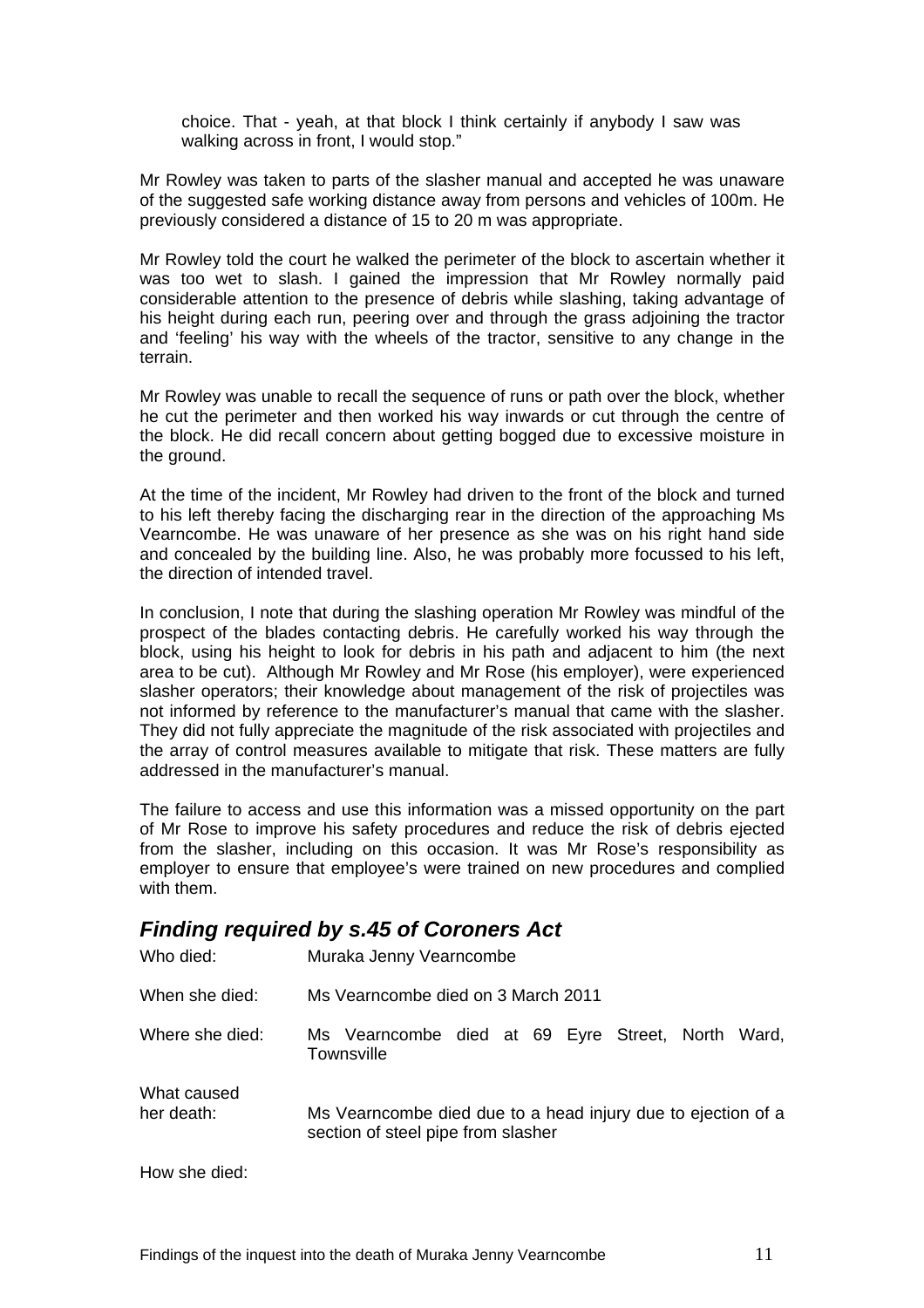At about 8 pm on 3 March 2011 Mr Rowley was driving a tractor with a slasher attached on an overgrown vacant block at 67 Eyre Street. As he was drove to the front of the block with the slasher engaged, he turned to his left to head in a south west direction. Ms Vearncombe was walking on the footpath in front of commercial premises at 69 Eyre Street. She was about 15m to the north-west of the slasher. The slasher blade came into contact with a length of steel pipe lying on the ground. A section of the pipe was ejected under the force of the rotating blade, passing through a chain curtain at the rear of the slasher and fatally striking Ms Vearncombe in the head.

#### *Comments and Recommendations*

It is important to understand that this coronial investigation is not focussed on blame or criticism of the operator, his employer or the WHSQ investigators. It is focused on a better understanding about 'how' the incident occurred with a view to learning lessons that might help prevent incidents of a like nature in the future.

As a general proposition, this case demonstrates that reliance on an individual's personal experience, what ever that level, is very limiting.

There was a body of important safety information in the form of the manufacturers' manual available, at different times, to Mr Rose, Mr Rowley, Inspector Warren and Inspector Dare. That information could have informed the application of the risk management process to the task of slashing this block. There existed a clear risk of projectiles, as the block was known to have or attract debris in the form of building material. Based on the manufacturer's recommendations, reliance on a guard chain across the discharge area of the slasher alone was not enough as a control measure against projectiles in an urban setting. A walk through, even if for the purpose of finding debris and while necessary, will be of limited effectiveness on a thickly vegetated block. There were further control measures available including an initial higher cut improving visibility, an exclusion zone to the extent of directing or encouraging pedestrian traffic to the other side of the street, undertaking the work on a day and at an hour when less vehicular and pedestrian traffic was present, and devising a cutting path over the block that kept the rear discharge area facing away from where the prospect of people present was greatest.

It appears that the operator, employer and WHSQ investigators had a limited understanding of the risk of an object projecting beyond the chains and the distance for which it might remain lethal. For the WHS investigators, the absence of such knowledge made is easier to apparently think of this incident as a freak accident, an extremely unlikely and unusual event; one that little more could have been done to reduce the risk.

It is exactly why in the investigation of such events, a disciplined approach to the application of the risk management principles is required. What is the hazard? What is the risk of harm (chance x magnitude)? What are the available control measures? Is the risk of harm mitigated through implementation of the control measures to an acceptable level? What are the available sources of information about these matters and how might they be accessed?

On 18 October 2010 I delivered my findings into the death of Gregory Clifford Paterson. He died at Townsville Hospital on 15 June 2007 due to a head injury suffered on a construction site near Mackay on 4 June 2007. He was supervising a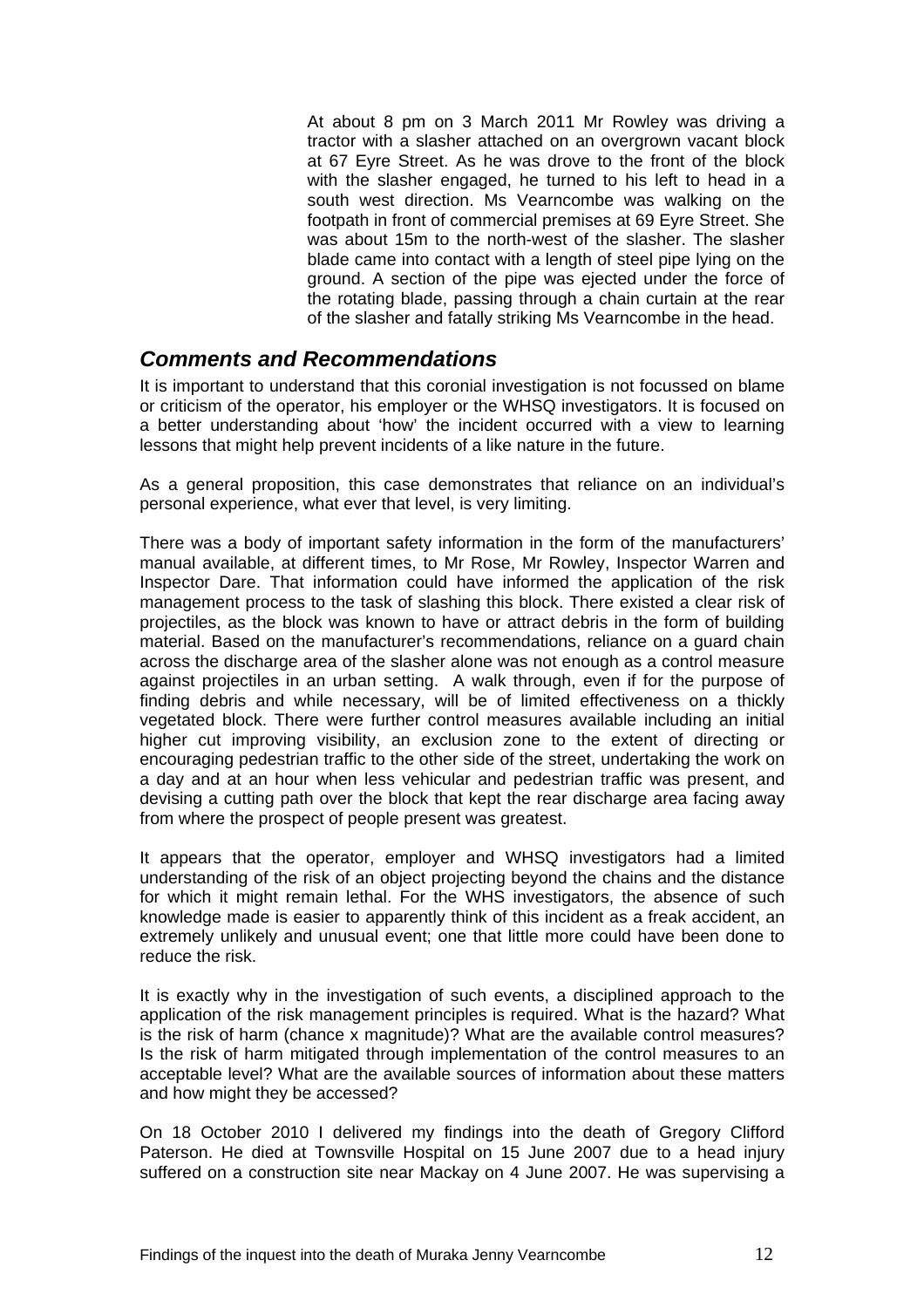concrete pour for a slab. A concrete pump was in use. To extend the reach of the concrete line, Mr Paterson was shouldering the concrete line when an air block developed and self released causing hose whip. He was knocked backwards and struck his head. The coronial investigation revealed that although hose whip was identified as the relevant hazard, it was considered a rare occurrence and not a significant safety issue. That view was maintained throughout the WHS investigation until half way through the inquest.

To my mind, there are similarities between these investigations. There was a tendency of Inspectors in both investigations to apply their personal experience and working knowledge in analysing the circumstances of the fatalities without tapping into the knowledge and experience peculiar to those operations. I have to record that in both instances, by way of background information, I was able to immediately access a wealth of information of direct relevance to each hazard on the internet.

I am not able to take the issue of quality of investigation on the part of WHS any further. It is too simplistic to simply conclude that the Inspectors erred in not obtaining the manufacturer's manual and in application of the risk management process. It is more important to consider the organisational setting in which these errors were made, to identify where opportunities exist for improvement in that setting and to implement them. That is a matter that WHS should investigate.

What were the missed opportunities for improvement to public health and safety?

Careful investigation and analysis on the part of WHS would have identified undue reliance on personal experience and the failure to make use of the manufacturer's safety information in developing safe operating procedures. A safety alert might have issued to raise awareness about the issue of the NSW guidelines, a reminder about the importance of incorporating the important safety information from manufacturers into operating procedures and the importance of applying that information in a risk management framework. Given that a great deal of use of slashers through contractors for larger organisations like government departments and local governments, there is the opportunity for such organisations to influence constructive change through their contractual arrangements. But first these organisations need to know what can go wrong and how that risk might be reduced. The facts of this case demonstrate both points.

Further, a safety alert might have recommended reviewing safe working procedures and encouraged the application of risk assessments in high-risk activities such as slashing in an urban setting.

Also, WHSQ might have also reviewed the NSW publication and considered the adequacy of its content in light of this incident. On review, it might have concluded, in the event of a new edition, greater emphasis should be given to the risk management process and how the manufacturer's safety information might better inform and guide the application of that process.

The operator and employer will have reflected on the matters that arose in the course of the inquest and come to their own views about how this job might have been better managed. The employer will have reflected on what more he could do to guide his employees in better managing such situations.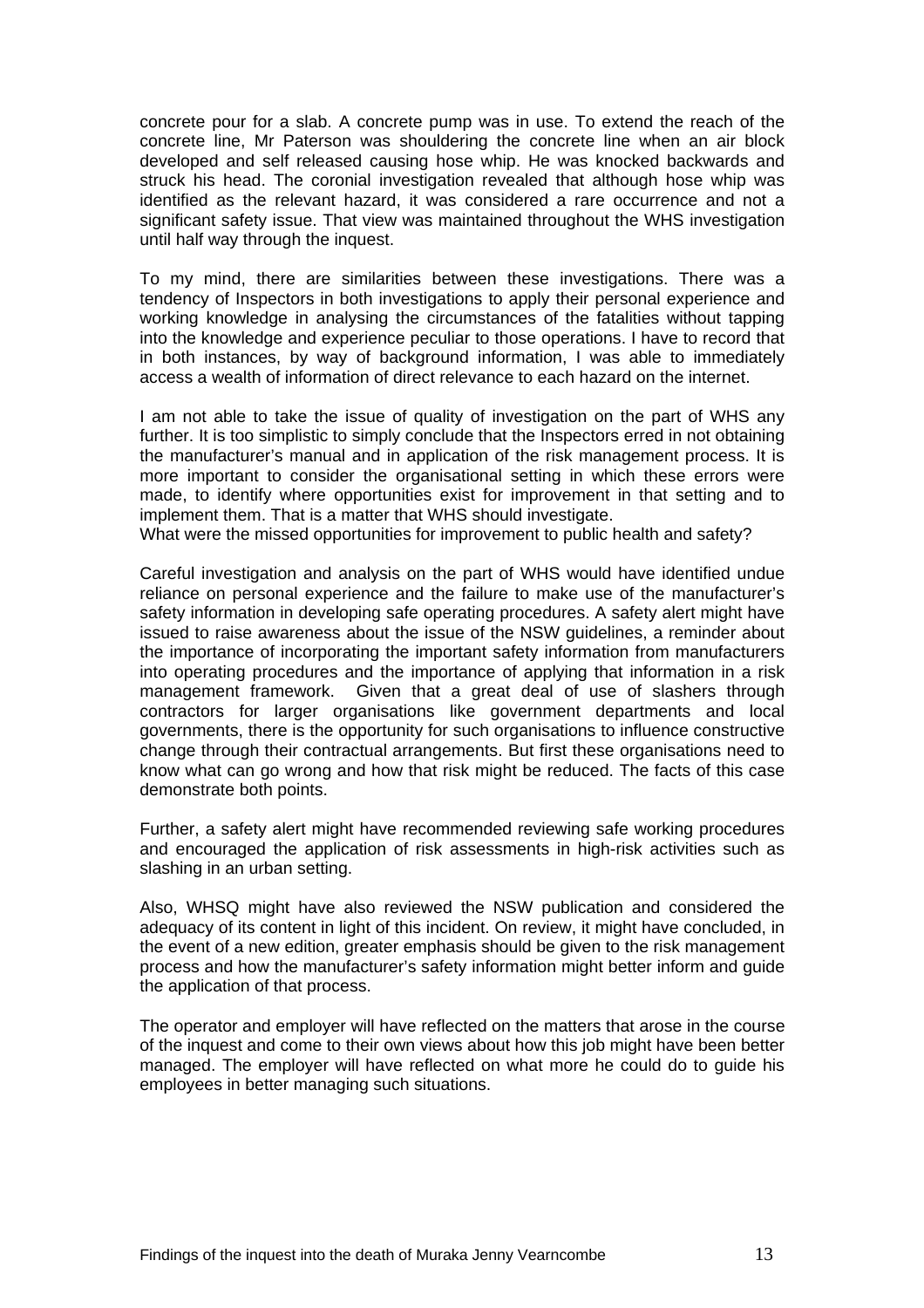## *Recommendation*

WHS consider issuing a safety alert targeting contractors and organisations that might engage contractors in slashing operations with objective of raising awareness about:

- The limits to personal experience, however much experience an individual operator might have;
- The availability of collective knowledge and experience of the industry in various publications such as that in the NSW WorkCover guidelines on slashing;
- A reminder about the need to use, and demonstrate the use of, manufacturer's safety information in the development and implementation of operating procedures; and
- A reminder about the application of a basic risk management process in deciding on what mix of control measures is necessary.

**Coroner Kevin Priestly**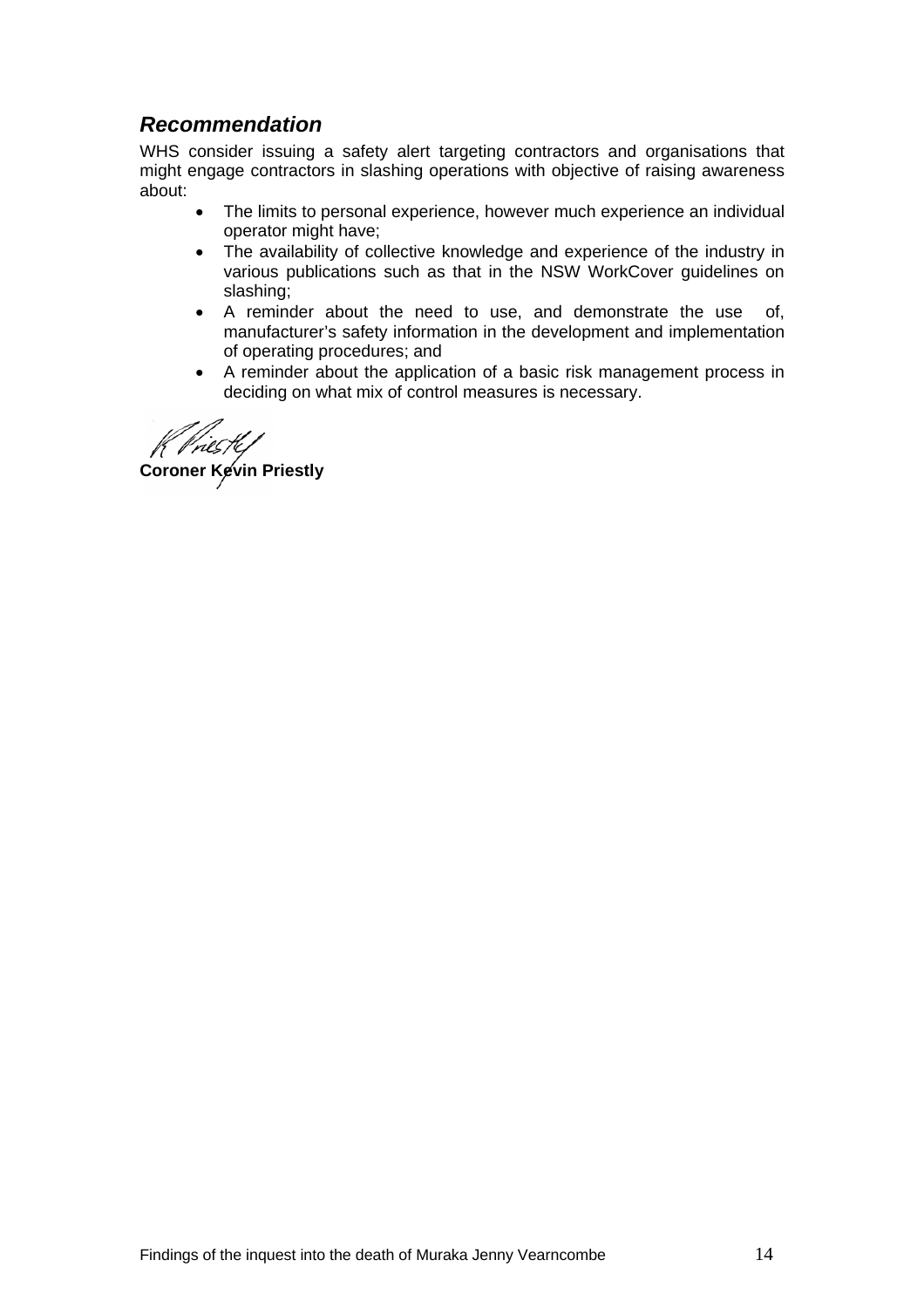## *Appendix*



Map showing location of the Incident



Photograph showing the vacant block being slashed – section of remaining steel pipe visible just beyond the footpath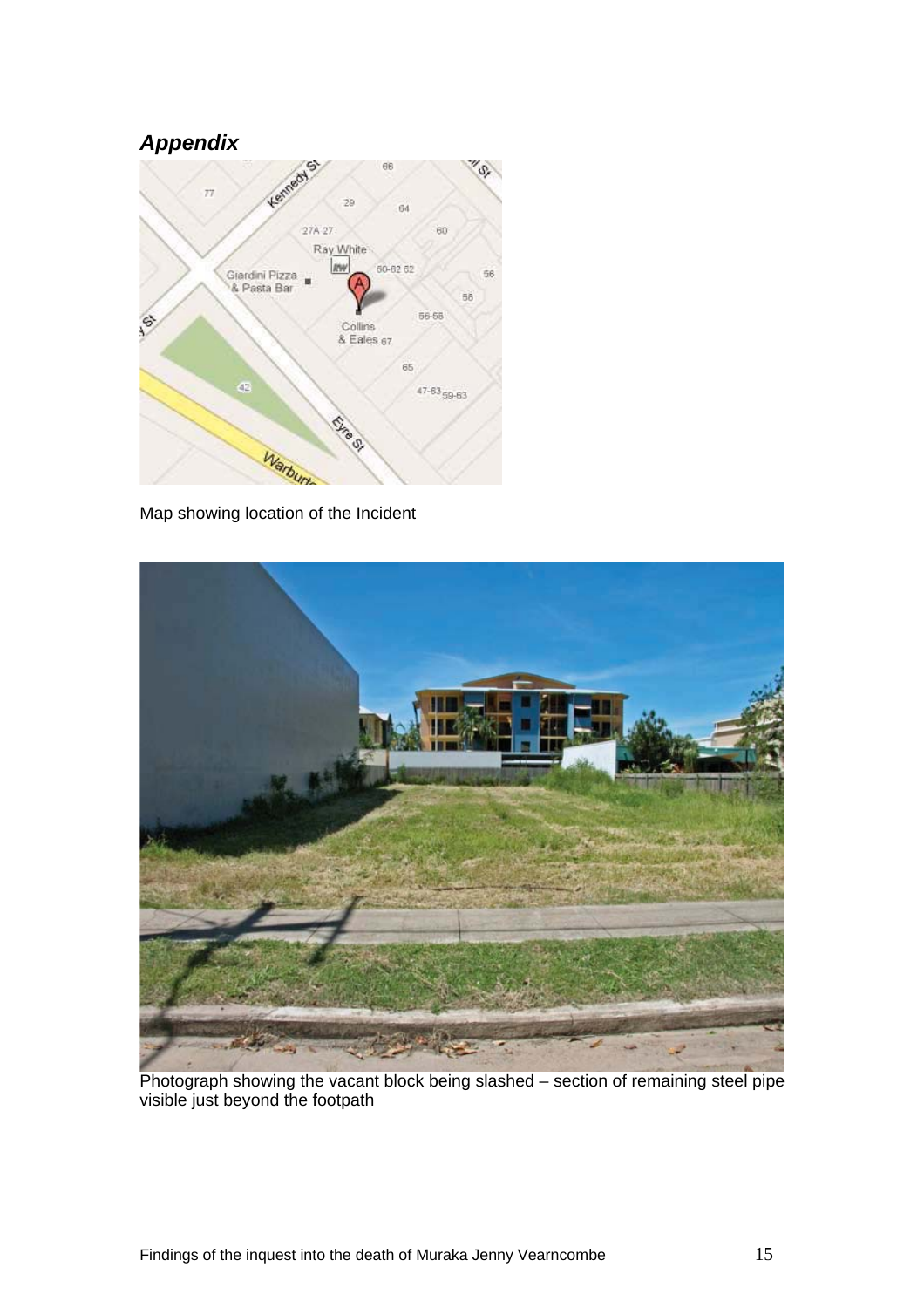

Photograph showing the section of metal pipe found on the road



Photograph showing the general location – pipe in the foreground – tractor in background